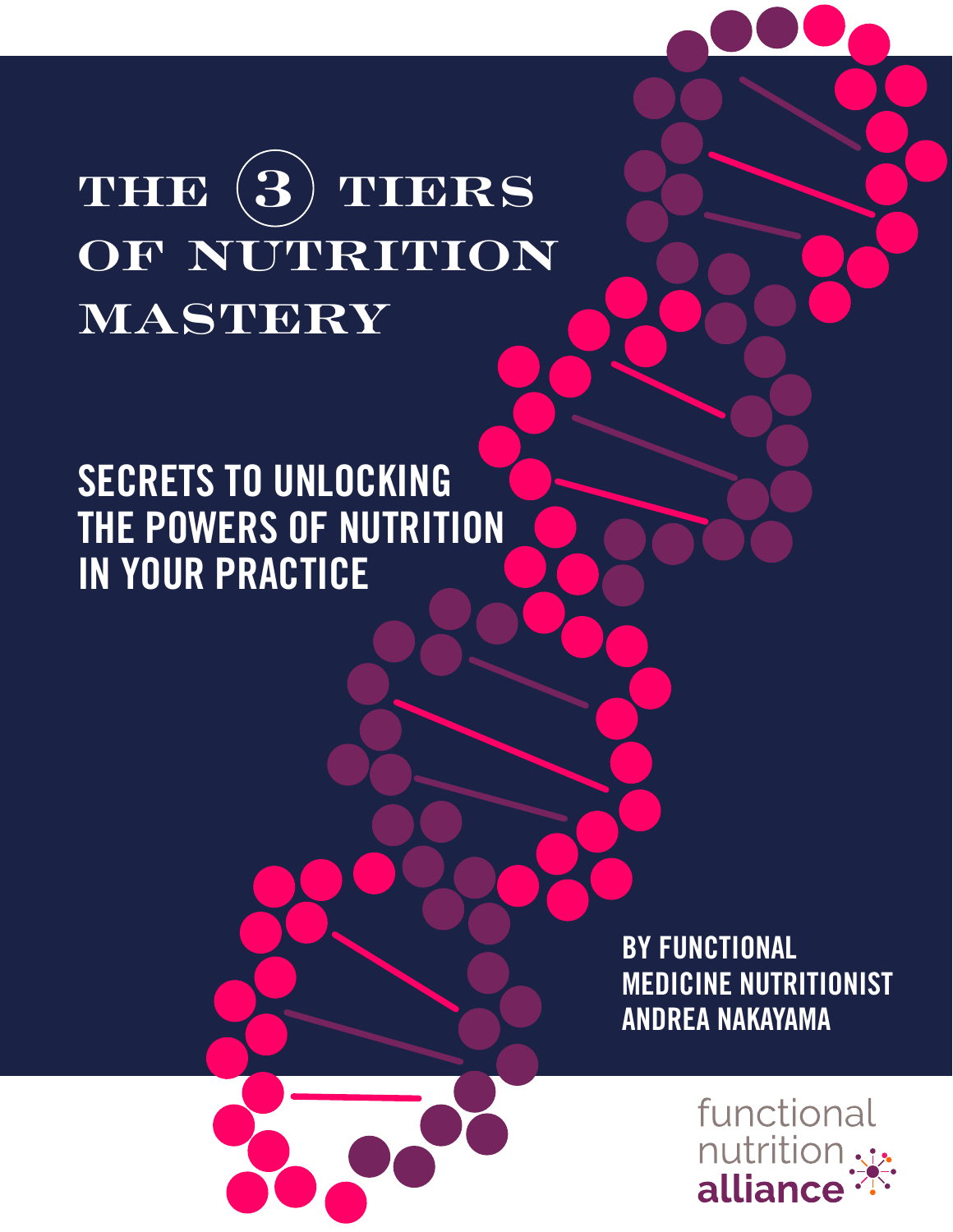**I designed this system to support the practitioners in my clinic**, as well as those that I teach in Full Body Systems, to unlock the hidden powers of nutrition in health and medicine. This is because, when done properly (ie. functionally!) nutrition can be the key to restoring health to the people seeking your help. It's the principles outlined here that have enabled us to help people who were unable to find relief before, despite their best efforts (and even those of their doctors!). I want to share this system with you so *you* can have the same success in your practice.

These 3 tiers establish a framework and systematic approach that will allow you to work with anyone who walks in your door—to help them to *finally feel better*.

#### **One of the biggest secrets in my successful nutrition clinic is this: We not only address the diagnosis that our clients have, but we also (and primarily!) address the** *environment* **in which our client's illness or dysfunction exists.**

This is what **nutrition mastery** is all about.

#### **Principle #1 to Nutrition Mastery—Leverage the power of epigenetics**

**Epi-** is a prefix taken from Greek that means "upon, at, by, near, over, on top of, toward, against, among." Epi-genetics are the factors that bathe your client's genes, literally turning disease and dysfunction 'on' or 'off.' Every illness is influenced by epigenetics.

Nutrition and lifestyle modification influence signs, symptoms, and disease states by way of epigenetics. With your help and know-how, your clients can make the habit changes that lead to healthier gene expression, which means less of the signs and symptoms that plague them!

#### **Nutrition Mastery = Epigenetic Mastery**

**Epigenetic Mastery:** Having the skills to guide your client in such a way that all controllable health factors are addressed. When you help them take charge of their internal and external environments, you catapult their health, and your success.

• • •

Now I want to share my secrets so that you, too, can be a nutrition master and help the people you're most eager to help.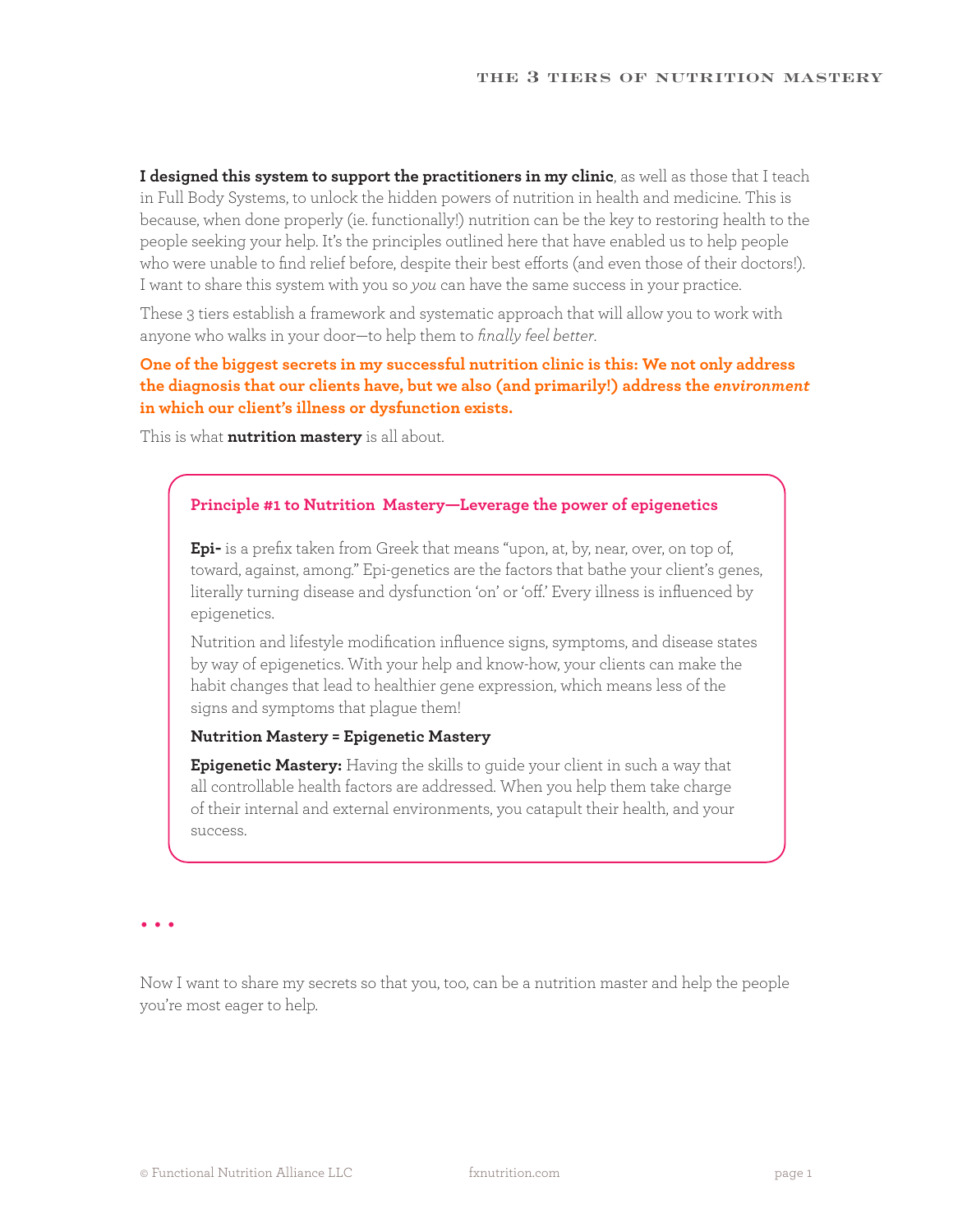## $\mathbf{A}\mathbf{H}\mathbf{Y}$ THE NON-NEGOTIABLES

Tier One is the foundation of any healing protocol. It's based on the principle of "root cause resolution" that states *you must first remove obstacles* to cure.

At the Functional Nutrition Alliance clinic we call this step 'clearing the muddy waters,' and it means that we help to eliminate the biggest inflammatory culprits in one's **diet** *and* **lifestyle** before moving on to more complex measures.

There are some items that are Non-Negotiables for anyone who just isn't feeling well. This includes the elimination of refined sugar, gluten, and dairy, to start. There will also be many Non-Negotiables that are **specific to each individual**. These may take time to tease out. (This is where your work truly comes in!)

Personalized Non-Negotiables may include further dietary elimination protocols (more inflammatory foods, high histamine foods, hard to digest proteins—all based on the singular needs of the individual, and not on any one set protocol). Non-Negotiables may also include habits and routines such as a set bedtime, meditation, ample hydration, community connection, and more.

These unique Non-Negotiables are found by using tracking tools that I share inside **[Full Body](https://www.fxnutrition.com/programs/full-body-systems/)  [Systems](https://www.fxnutrition.com/programs/full-body-systems/)**, in our *Practitioner Mastery Toolkit*.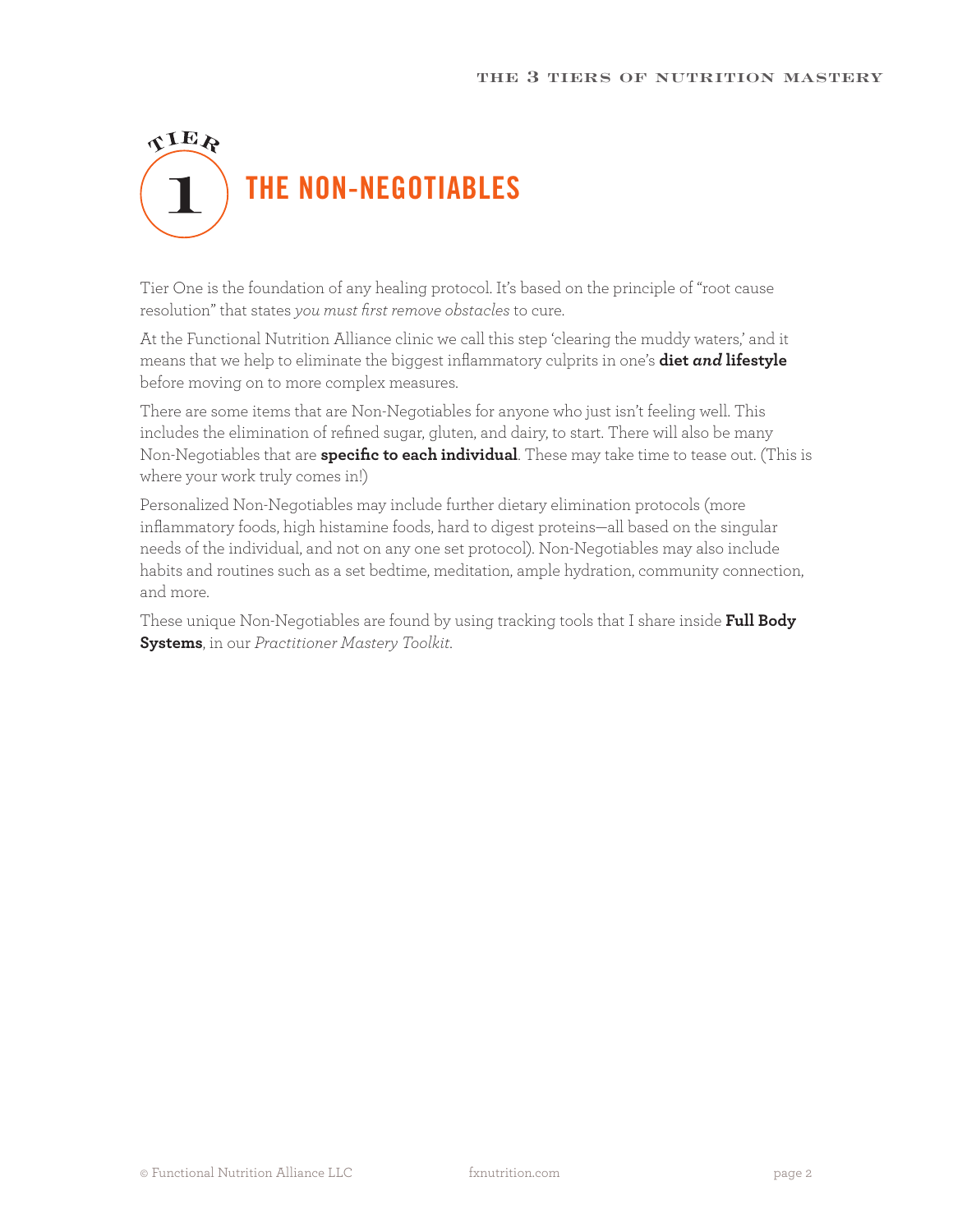### $\mathbf{\Lambda} \mathbf{H} \mathbf{\Lambda}$ DEFICIENCY TO SUFFICIENCY

This tier is about creating a solid infrastructure that allows for healing to occur.

The body cannot fully function, let alone heal, in the face of deficiencies. As an example, certain key nutrients are required for the thyroid to create its hormones. If those nutrients are missing from the body—due to insufficiencies in the diet or digestive malabsorption—then the problem will manifest as hypothyroidism. The key to working as a nutrition master is to recognize that the particular dysfunction—in this case, hypothyroidism—and the symptoms it creates, may have their roots in a physiological or nutritional deficiency. Remedy the deficiency, and you've taken a giant step towards helping your client feel better.

Deficiencies can be in key nutrients (macro, micro and even phyto), but also in biological factors such as secretions, hormones, neurotransmitters, types of white blood cells, and even barrier functions. Deficiencies may also be in microbial diversity.

It should always be considered that certain restricted diets (even of the healing sort), can lead to deficiencies if adhered to for long periods of time.

This level of care is about **uncovering and addressing the deficiencies** your client may have. Note: You do not necessarily need labs to uncover deficiencies! Using nutrition tracking tools, as well as the Functional Nutrition Matrix, you can bring to light where your client is missing key nutrients that can be addressed through lifestyle, dietary, and possibly even supplemental intervention.

As a nutrition master, Tier 2 is considered either during or after the process of addressing the Non-Negotiables from Tier 1, and , in most cases, before attempting to work into Tier 3.

**Note:** Tier 1 and Tier 2 are NOT less important or impactful than Tier 3. In fact, it is working in Tiers 1 and 2 that you can make the biggest difference—both for your clients and for healthcare at large. Tier 1 and Tier 2 address the terrain of your client's physiology—a necessity before moving on to Tier 3. And sometimes working with Tiers 1 and 2 is enough to relieve your client's suffering altogether!

*This thinking is supported by the analogy of* **[36 Holes in the Roof](https://www.fxnutrition.com/popular/36-holes-in-the-roof/)** *coined by one of the leading Functional Medicine researchers in the realm of Alzheimer's.*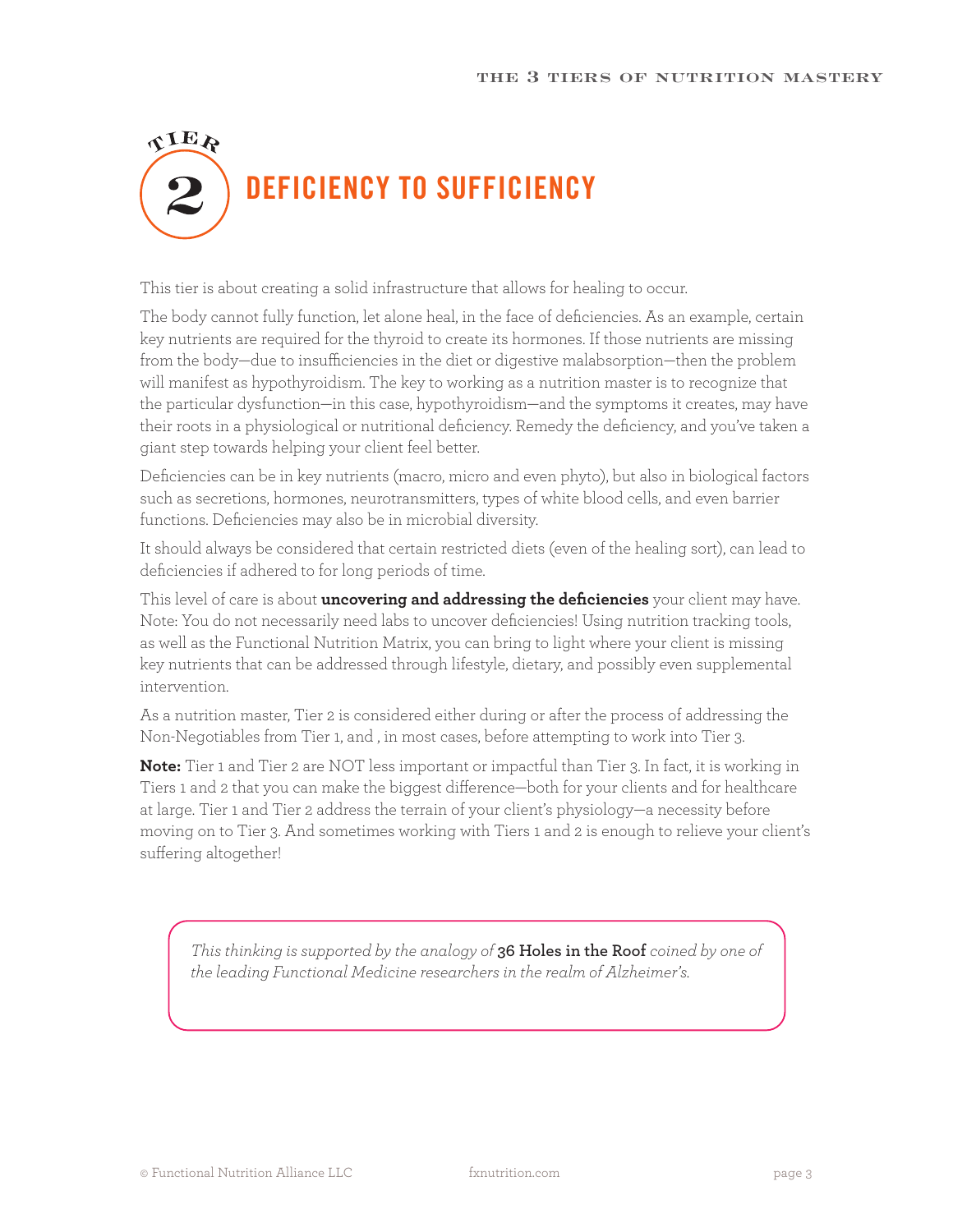### $\mathbf{\Lambda} \mathbf{H} \mathbf{\Lambda}$ DISMANTLING DYSFUNCTION

Once we've primed **the environment within** for healing and remedy, deeper diagnoses as well as residual signs and symptoms can be further identified and addressed. This is where we might better be able to both see and attend to those "root causes" that we hear so much about.

Think about the phrase "to take root"...

There are a number of patterns and habits that can "take root" within the body's systems. For example, chronic inflammation can be rooted in myriad factors including:

- an immune response due to gut hyperpermeability
- past instances of an infection such as food poisoning
- a car accident that happened 20 years ago after which the pain never fully resolved

Hormone imbalances can be rooted in:

- an emotional response to the death of a loved one
- blood sugar challenges established from a lifetime of imbalanced eating
- cellular receptivity issues

These root causes—or "triggers" as they are often called—can manifest as a diagnosis such as Hashimoto's or fibromyalgia or diabetes. Yet by now you should be able to see that those roots only exist in an environment that was ripe for those dysfunctions to "take root."

Dysfunctional patterns in the body can be set in motion from any number of events, and usually from more than one—meaning they're **multifactorial** (ie. not due to just one factor, but instead many factors).

The next step is to dismantle the pattern once the terrain is more clear. This may come from using practices or treatments that are familiar to you for addressing those conditions, or by partnering with a practitioner who is better informed in such techniques.

Whatever your role on the healthcare team, your ability to address Tiers 1 and 2 are crucial. Nobody else in healthcare is doing this. You are the missing piece in the healthcare revolution. Tier 3 issues are the **downstream result of many upstream factors**. Your understanding and practice of this will catapult both your clients' health and your success.

The nutrition master can clearly see how the whole impacts the parts.

• • •